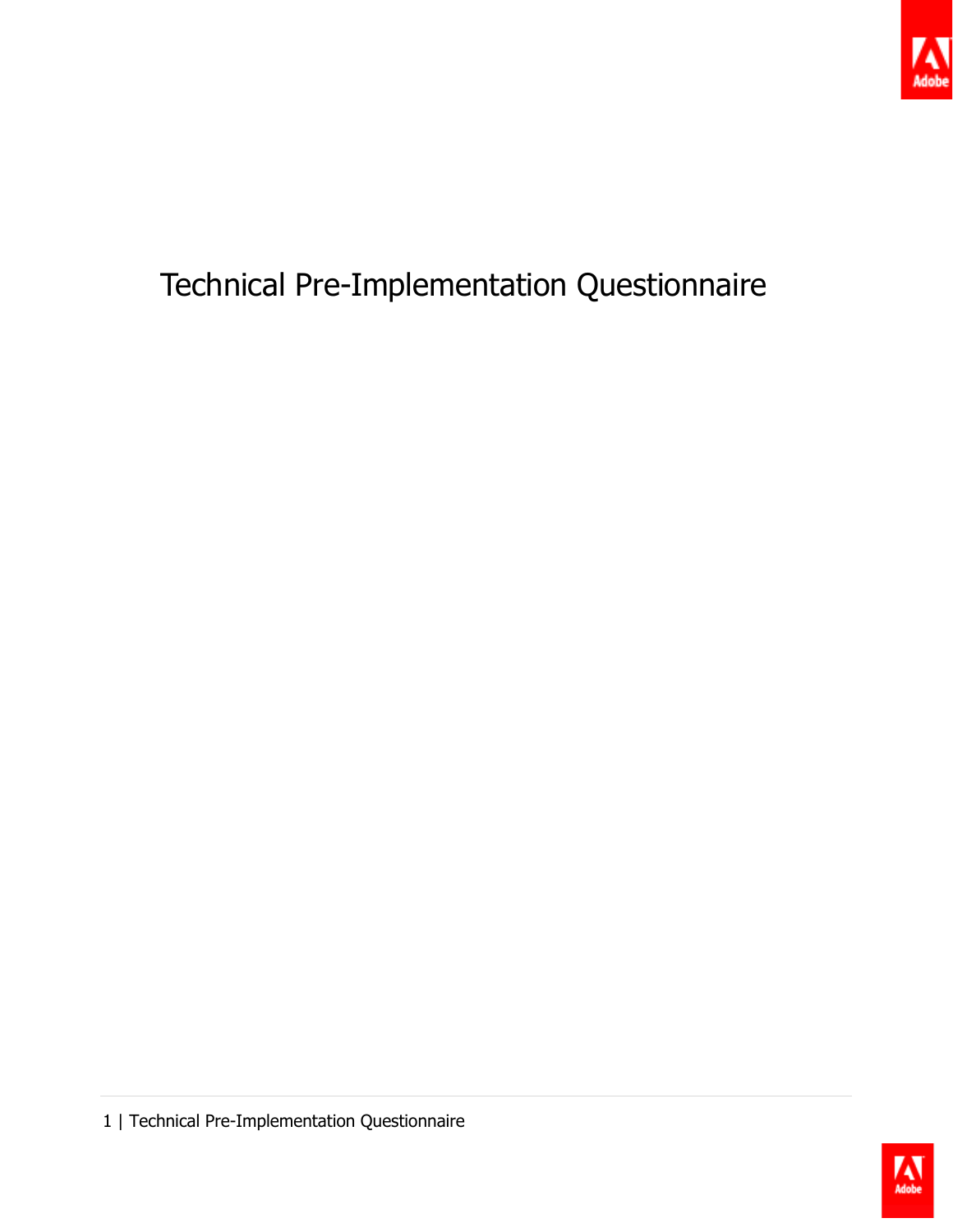## Site Technical Information

Please provide answers to the questions below in place of the example client answers. Initially this information will be used to proceed with report suite creation. It also helps us plan development and validation phases.

**1. Please list all of your domains, including marketing domains, vanity domains, mobile sites and international domains.**

[client:] mysite.com, mysite.jp, myothersite.com URLs that redirect to mysite.com: myHolidayDealPrintAdURL.com myAlternateSiteName.com m.myMobileSite.com

**2. Please group your domains into business units or otherwise. Should links between these domain groups be tracked as exit links? How would you describe the marketing efforts between these sites?** [client:] My Site: mysite.com, myAlternateSiteName.com, myHolidayDealPrintAdURL.com My Japanese Site: mysite.jp

My Other Site: myothersite.com

A lot of traffic is redirected from myHolidayDealPrintAdURL.com to mysite.com, and we would like to treat it as a referrer.

We drive some traffic from mysite.jp to mysite.com and this can be considered a referral and an exit link.

- **3. If there is secure content (https://) on your sites we will need to establish SSL certificates for the tracking subdomains. Please specify which domains have secure content.** [client:] mysite.com, mysite.jp
- **4. Which site environments do you have set up (Dev, UAT, QA, staging, load testing, production, prodbeta, etc.)?**

[client:] development, staging, prod

**5. What report suites should be created? We typically recommend one set of report suites (dev, qa, prod) for each internationalized version of each site and one global report suite for aggregation. Your Adobe Business Consultant will assist with this question.**

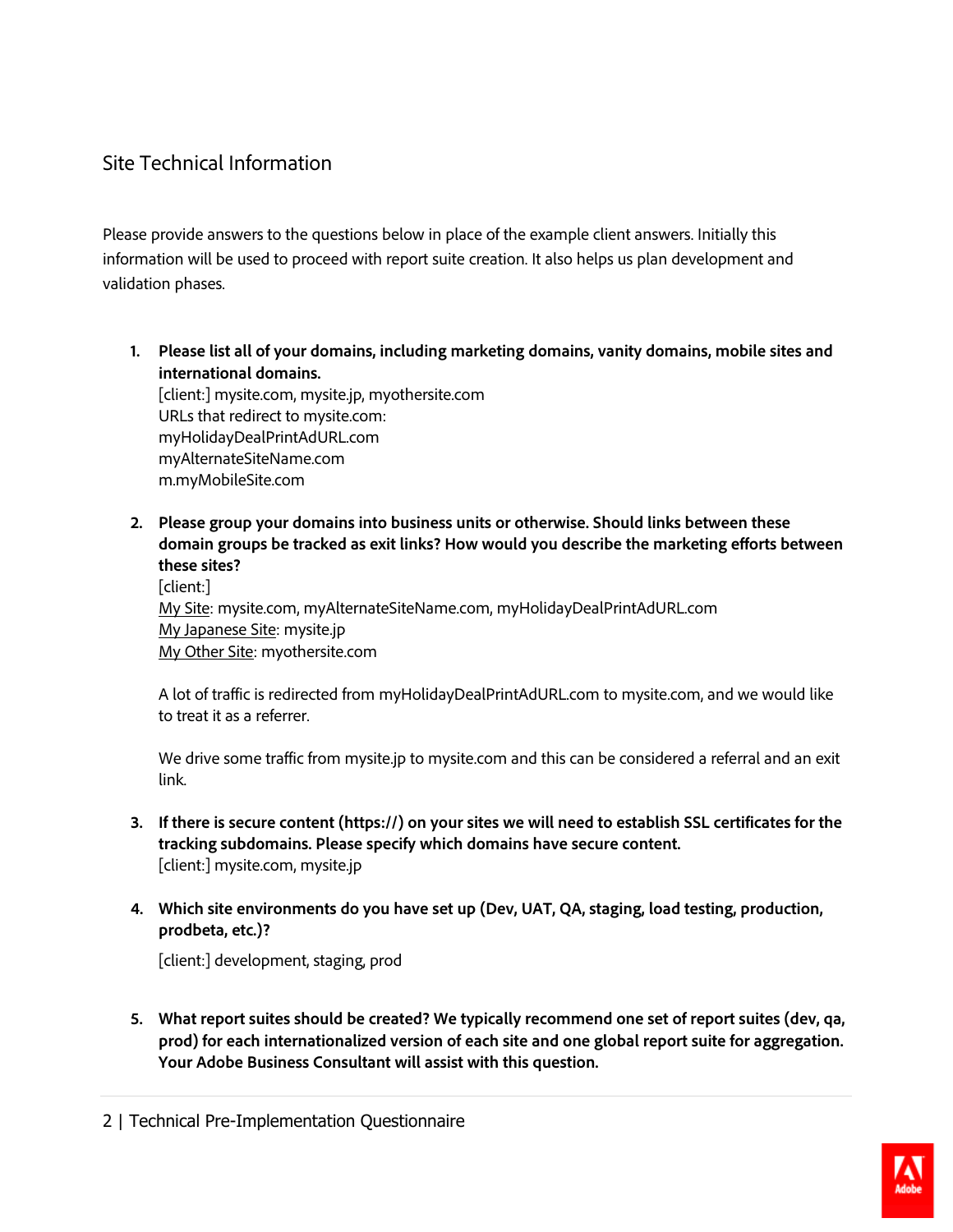[client:] We would like: Dev, QA, & production report suites for each site. One sub-global report suite to aggregate mysite.com, mysite.ca, myAlternateSiteName.com. One global report suite.

- **6. What is the estimated page-views count for your busiest day online (<10K, 10K-100K, 100K-1M, 1M-14M, 14M+) (please specify by site, excluding redirect URLs)?**  [client:] myothersite.com: 10K-100K All other sites: 100K-1M
- **7. What currency should be displayed in your reports (please specify by site)?** [client:] All sites: US Dollar
- **8. What time zone should your reports be in (please specify by site)?** [client:] .jp site: Japan Standard Time All other sites: Eastern Standard Time
- **9. Which methods of payment do you accept (credit card, gift card, PayPal, eWallet, COD, layaway)?**

[client:] We accept credit cards and gift cards

- **10. Can a visitor split payment for a single purchase across multiple methods of payment?** [client:] Yes, they can make partial payments with credit cards and gift cards as long as the total adds up to 100% of the purchase price.
- **11. If you use externally-hosted conversion processes, like PayPal, do they provide a testing environment?**

[client]: All of our payment options are handled on our sites.

- **12. Are any portions of your website hosted and/or maintained by third party vendors?** [client:] myothersite.com was created and is maintained by a vender, but we host it.
- **13. How is SiteCatalyst data integrated with other business intelligence tools that are used in the company?**

[client:] we export SiteCatalyst data into the customer data warehouse (Oracle) but we don't have any data getting sent into SiteCatalyst and would like to explore that.

**14. Will there be any non-HTML content to be tracked on the site, such as Flash, Silverlight, PDFs, AJAX content, file downloads, etcetera?**

[client:] Yes, mysite.com has Flash videos and a Flash game.

**15. Do ?**

[client:] Yes, mysite.com has Flash videos and a Flash game.

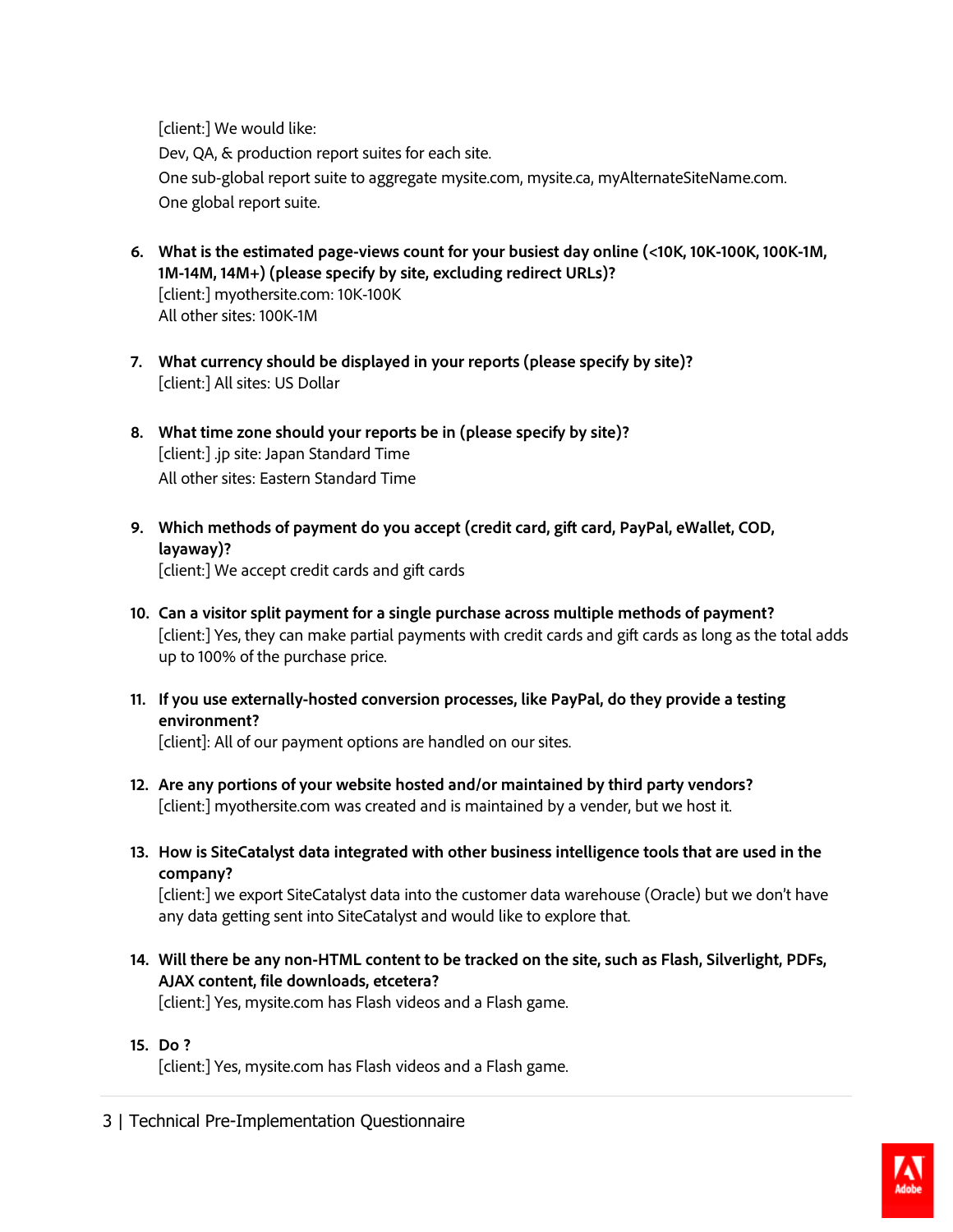**16. Do mobile versions of your sites differ from the full-PC versions?**

[client:] We only have a mobile version of mysite.com. For it we remove large media assets to streamline the mobile versions, but otherwise they show the same content. Our other sites are the same on mobile and PC.

- **17. Are mobile versions of your sites on different domains or subdomains than the full versions?** [client:] m.mysite.com
- **18. Do you have any related mobile apps?** [client:] Yes, myApp (iPhone/iPad only as of now) has related content but can be reported on as a separate entity.
- **19. In which server-side programming languages are your sites developed?** [client:] Java
- **20. Do you utilize any JavaScript frameworks (JQuery, prototype, YUI, etc.)?** [client]: JQuery
- **21. What is your website release cycle?** [client:] We push code live every two weeks.
- **22. Would you prefer an iterative (agile) approach or a one-time analytics release?** [client:] We would like to push all recommended tracking in a single release, but plan on continuing to iterate on the implementation as our site and organization evolves.
- **23. Will QA engineers assist with validation?** [client:] Yes, our analytics tech team and our QA engineers will be involved with testing.
- **24. Does your QA team utilize automated regression testing (scripts that run through the site looking for errors)?** [client:] No
- **25. Does your QA team run load tests to simulate heavy traffic?** [client:] No
- **26. Will Adobe have access to your pre-production environments to assist with implementation troubleshooting and validation? If not, we can use Adobe Connect to share screens with your developers and QA engineers.**

[client:] Unfortunately the process for obtaining VPN access is lengthy. Please validate through Adobe Connect.